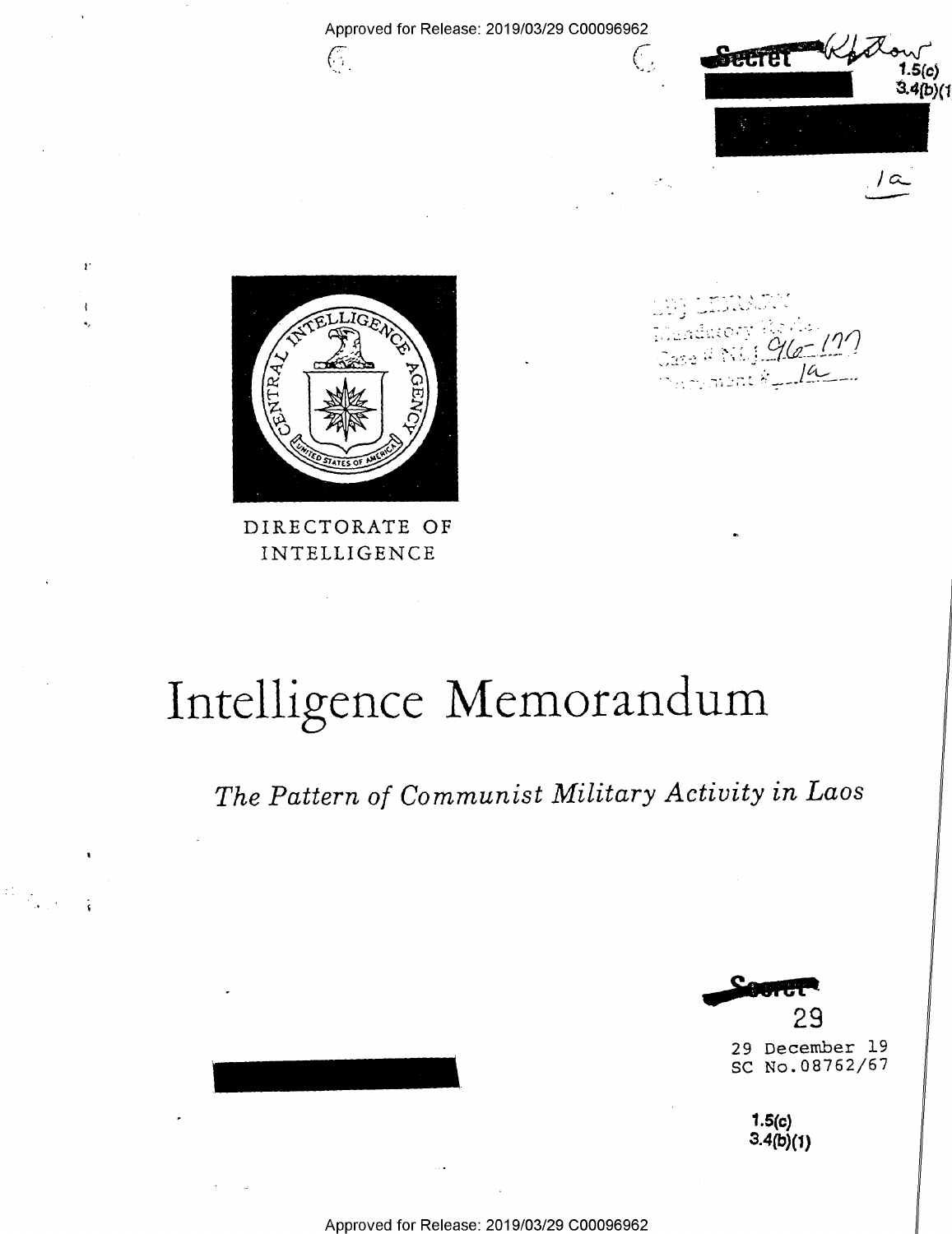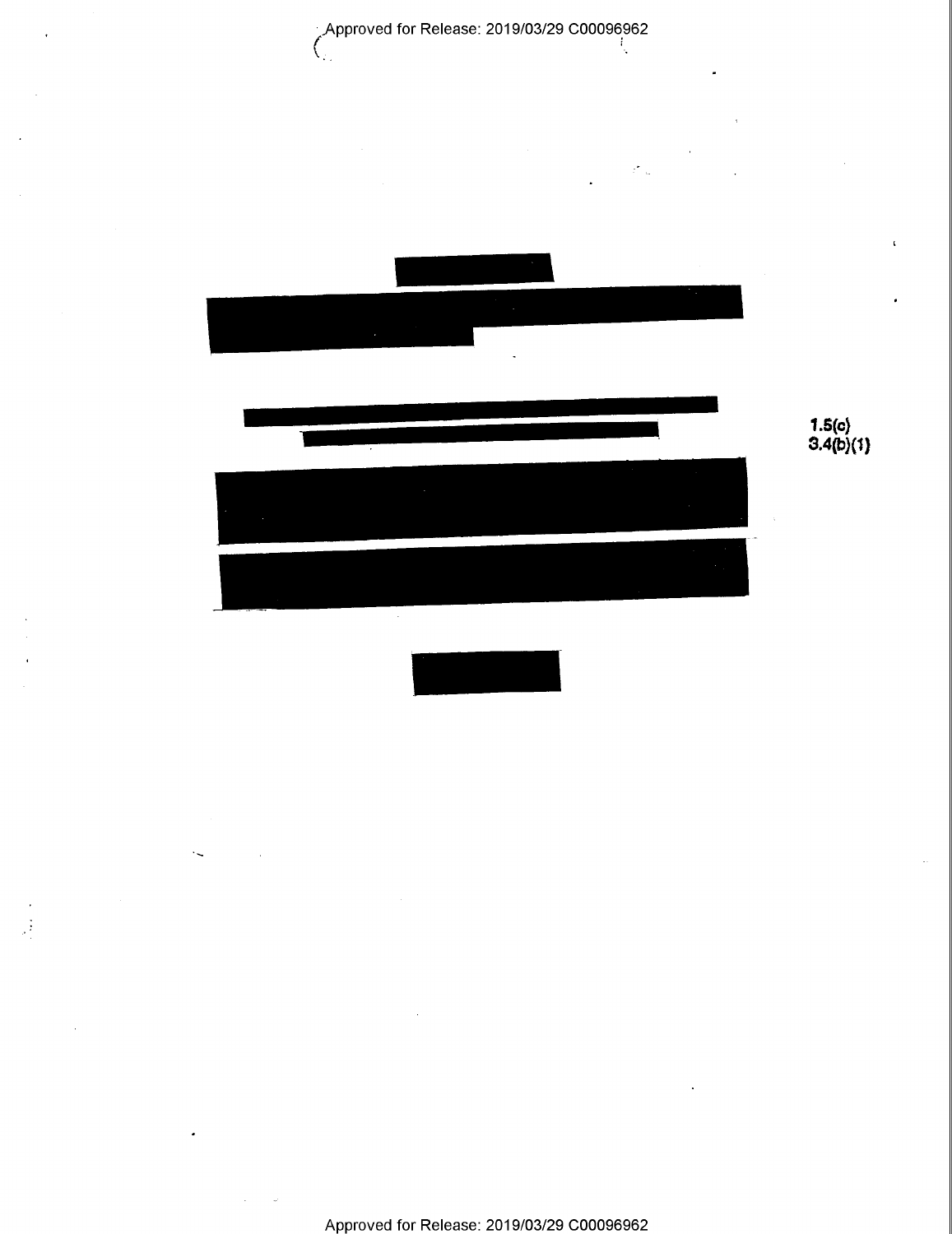Approved for Release: 2019/03/29 C00096962

 $1.5(c)$  $3.4(b)(1)$ 

#### CENTRAL INTELLIGENCE AGENCY Directorate of Intelligence 29 December 1967

#### INTELLIGENCE MEMORANDUM

#### The Pattern of Communist Military Activity in Laos

#### Summary

An upsurge in Communist military activity in Laos in December has touched off speculation that the North Vietnamese may be on the verge of opening a "second front" in that country as a diversion from<br>the main field of action in South Vietnam. This<br>possibility cannot be wholly discounted, but there<br>are reasons to believe that the enemy's immediate<br>objectives in Laos a

The intensity and tactical importance of the actions to date have been limited in scope. In addition, these actions do not appear, on the sur-<br>face at least, to differ markedly in character or magnitude from others taken in south Laos over the<br>past several years. Even the Lao, whose recent<br>alarming public statements about the North Vietnam-<br>ese threat have triggered exaggerated press reports,<br>are privately relax

This does not mean that the war in Laos will<br>not intensify in the coming months. On the con-<br>trary, the Communists may intend to step up their military effort there. In the North, their patience may be wearing thin over the continuing presence

Note: This memorandum was produced solely by CIA.<br>It was prepared by the Office of Current Intelligence<br>and coordinated with the Office of National Estimates<br>and the Director's Special Adviser on Vietnamese Affairs.



1.5(c)<br>3.4(b)(1)

Approved for Release: 2019/03/29 C00096962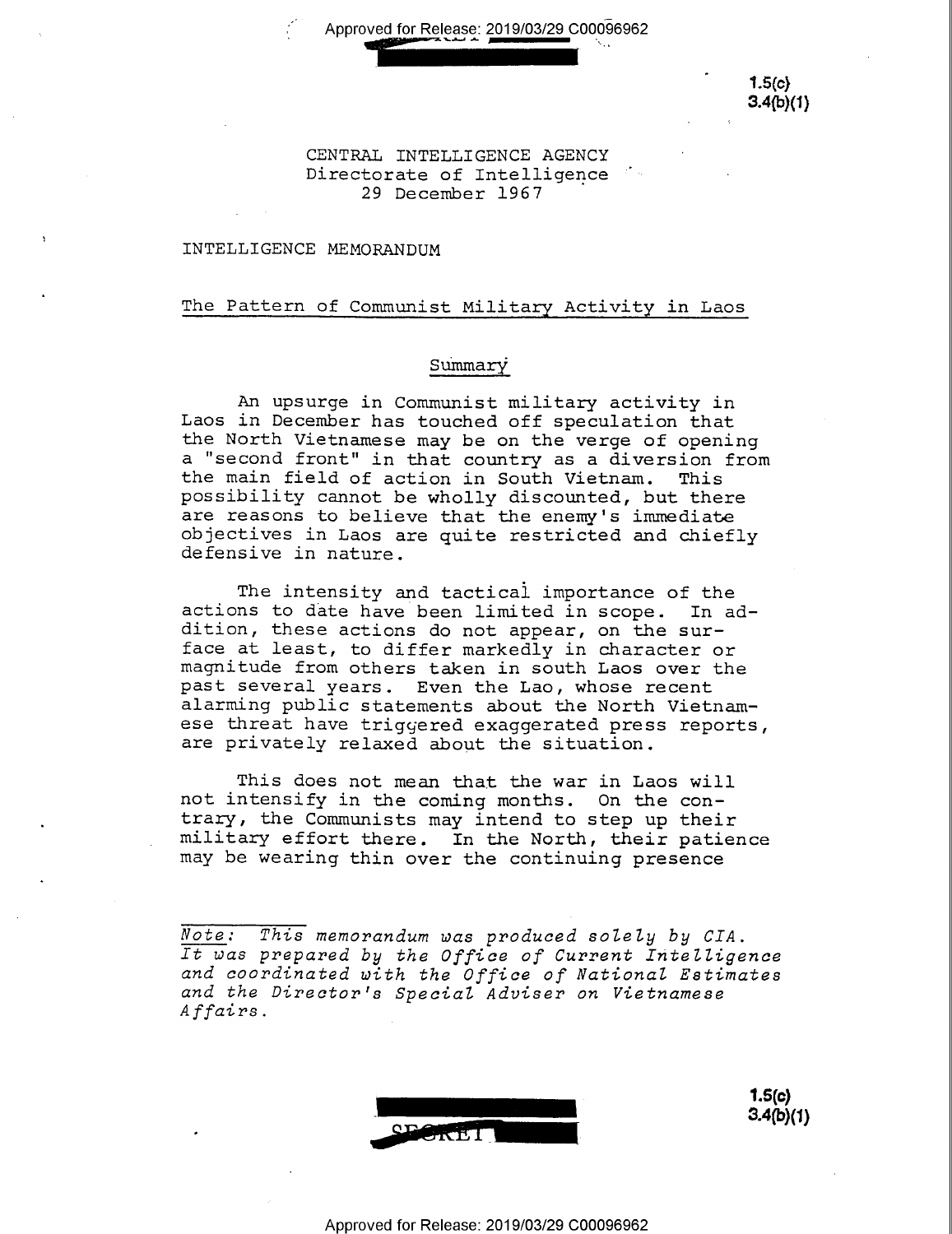Approved for Release: 2019/03/29 C00096962<br> **Express For III** 

'-4

 $1.5(c)$  $3.4(b)(1)$ 

÷,

of government guerrilla outposts in areas under nomi nal Communist control and they may attempt to mount a clearing effort. In the South, where the enemy's stakes and commitment are higher, it would be logical for them to build up their forces to protect their essential infiltration corridor. Indeed there are some tentative signs that this build—up may have already begun.

I

Even without any additional forces the Commu- ${\tt nists}$  in the southern panhandle could, if they chose, drive Lao government troops to the Mekong but this would risk inviting greater involvement of US forces It seems more likely, therefore, that the Communists would take only those actions which they considered necessary to keep the infiltration routes open.



1.5(c)  $3.4(b)(1)$ 

Approved for Release: 2019/03/29 C00096962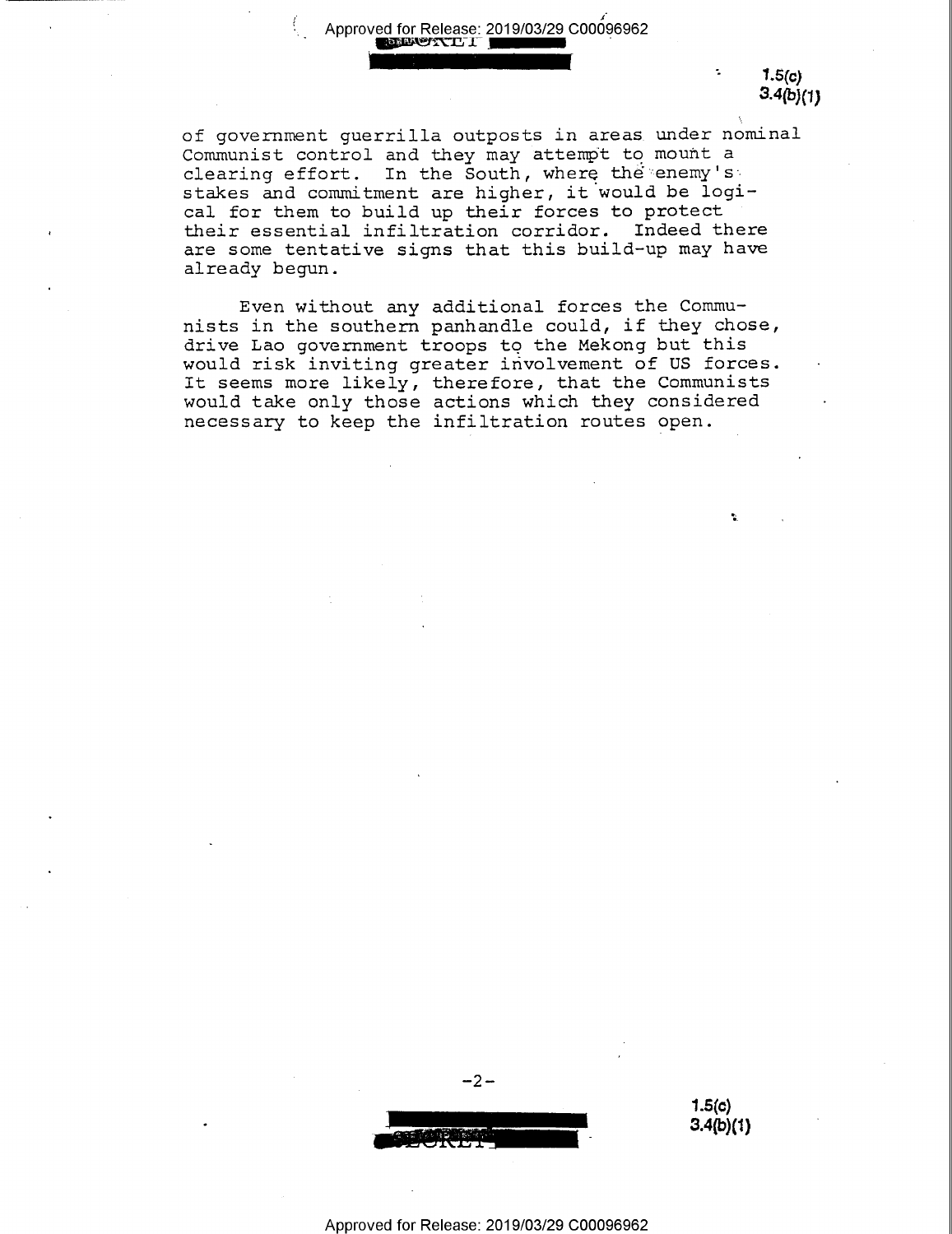" Approved for Release: 2019/03/29 C00096962

 $1.5(a)$ 

3.4(b)(1)<br>1. A flurry of Communist attacks during December has once again raised the specter of a major<br>enemy offensive in Laos, and has led to speculation<br>that North Vietnam is planning to open a "second<br>front" there as a diversion from the main battleground in South Vietnam. Although such a development<br>cannot be entirely discounted, there are compelling<br>reasons to believe that the enemy's immediate ob-<br>jectives in Laos are far more limited. It appears,<br>in fact, that th

### Nature of the Attacks \_

x

2. Both the intensity and the tactical im-<br>portance of the Communist actions have so far been<br>restrained in scope. In the ll December foray<br>against Lao Ngam, for example, the Communists<br>achieved their immediate objective a sharp blow to a government development program in<br>the area, but the attack did not significantly<br>alter the balance of power in the Bolovens area, '<br>nor did it afford the enemy a base from which to thrust deeper into government-held territory. More-<br>over, a much-publicized threat against Saravane<br>town--which is a particularly exposed position vir-<br>tually surrounded by hostile territory--has not<br>materialized. In addit

3. Perhaps the most salient characteristic of<br>the enemy attacks is that they do not appear, at<br>least on the surface, to differ in nature or magni-<br>tude from other actions taken by the Communists in<br>south Laos over the past



Approved for Release: 2019/03/29 C00096962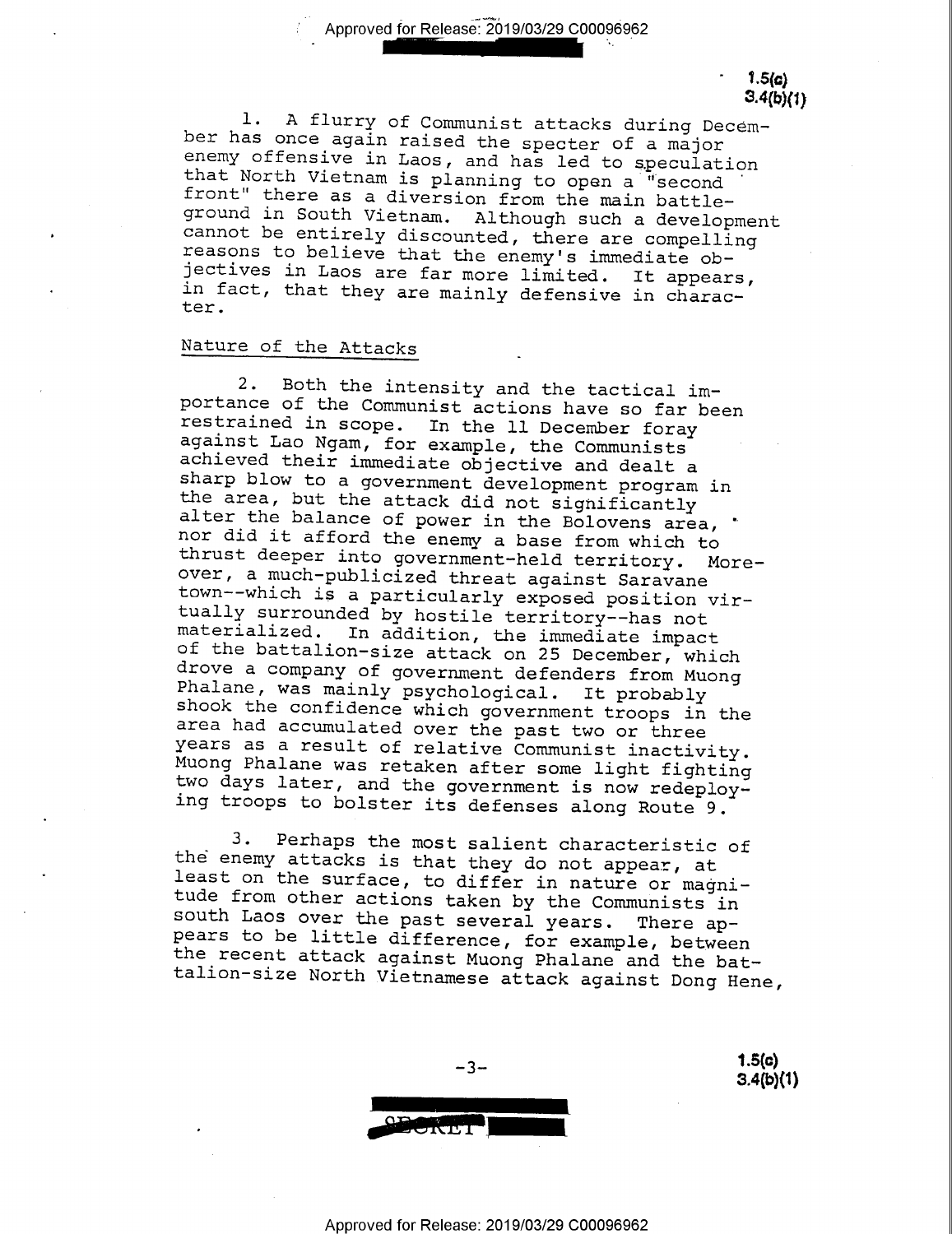,IIIIIIIIIIIIIIIIIl

(

1.5(c) 3.4(b)(1)

an important government base some 15 miles farther<br>west on Route 9, in March 1965, or, indeed, between<br>it and the pressure that was exerted on government<br>forces just south of Muong Phalane itself during<br>early 1965. Nor is

4. In short, recent Communist activities neither<br>in the Laotian panhandle, nor in the north where the<br>annual and indecisive fighting over guerrilla bases<br>is now under way, offer much in the way of tangible<br>evidence<br>to supp

#### Prospects

5. This does not mean, however, that the war in<br>Laos will not intensify in the coming months. On the<br>contrary, there is some reason to believe that the<br>North Vietnamese and Pathet Lao may intend to make a<br>greater military



 $3.4(b)(1)$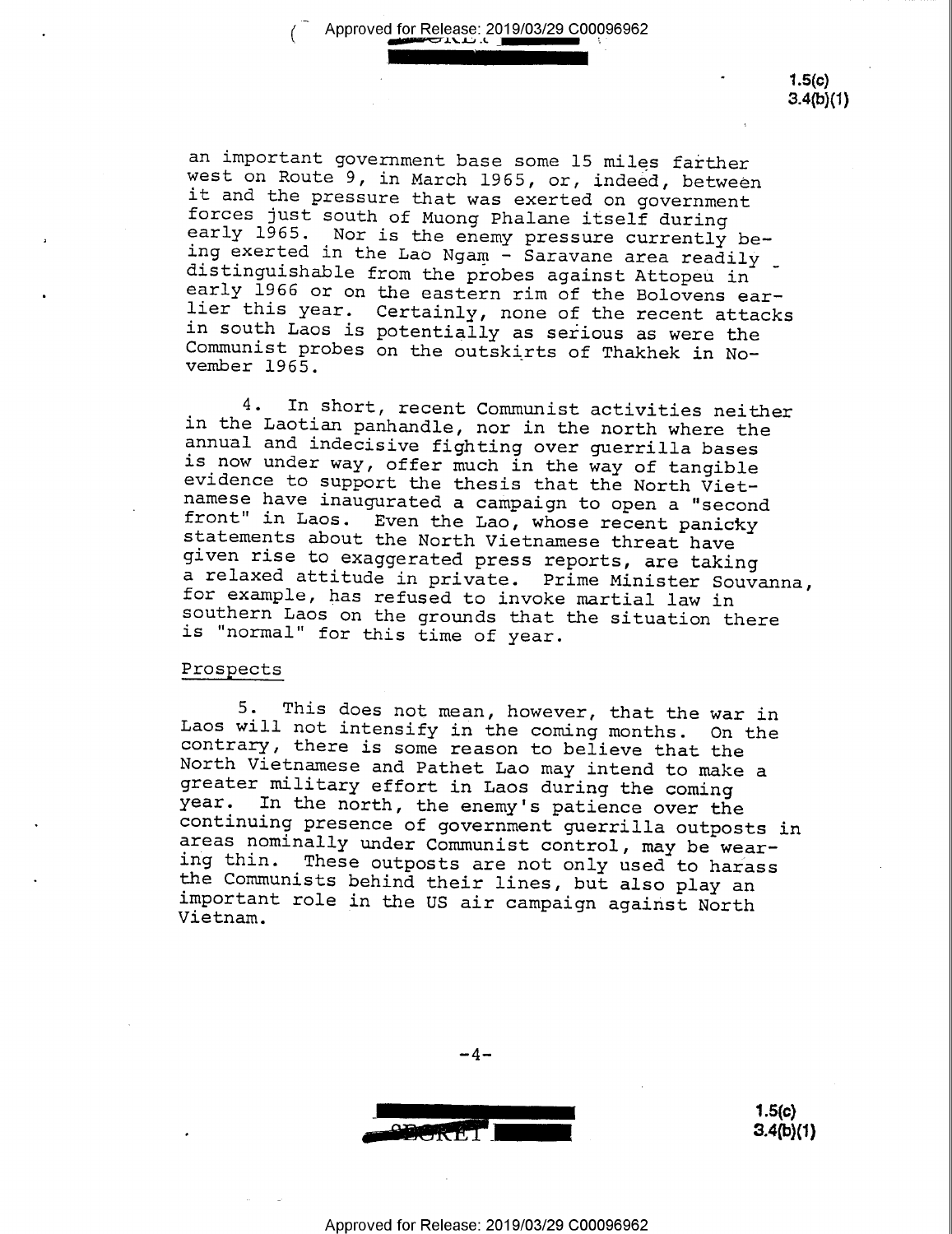$\frac{1}{2}$  Approved for Release: 2019/03/29 C00096962

 $1.5(c)$  $3.4(b)(1)$ 

6. In past years, the Communists have been satisfied to run government troops out of a few of these positions during the dry season, but have been unwilling to commit the substantial-number of troops or sustain the heavy casualties that <sup>a</sup> thorough purge would entail. One likely target for a major Communist effort in the north this year would be Nam Bac, a small village located some 60 miles north of the royal capital of Luang Prabang. The government has positioned some 12 battalions around the Nam Bac area, since it captured the village in August 1966. But even an all-out Communist assault against Nam Bac which resulted in a major government debacle would not, by itself, have a telling effect on the military situation in Laos, nor would it necessarily mean that the Communists have embarked on a new military adventure there.

7. There is, however, good reason to believe that the remarkable equanimity with which the Communists have accepted extensive losses in Laos as a result of government military harassment over the past two years will, at some point, come to an abrupt end. This may already be taking place in southern Laos, where the enemy's stakes and commitment are the highest. The North Vietnamese have consistently proved sensitive to any encroachment into the infiltration corridor. The increasing intensity of ground and air harassment into the corridor in recent months has undoubtedly riled<br>them. If possible Communist concern about rumo: If possible Communist concern about rumored US ground operations and anti—infiltration "barriers" in the panhandle are added to the picture, it would not be illogical for the North Vietnamese to build up their forces there as a defensive measure.

8. There are tentative indications that the enemy is doing just that. A number of reports from villagers have indicated that fresh North Vietnamese troops have been moving into the panhandle in recent weeks. Other information suggests that the enemy is bringing in substantial numbers of antiaircraft weapons. Such a build-up is normal for this time of year. The North Vietnamese traditionally withdraw many of their assets in June and July when

 $-5-$ 



 $1.5(c)$ <br> $3.4(b)(1)$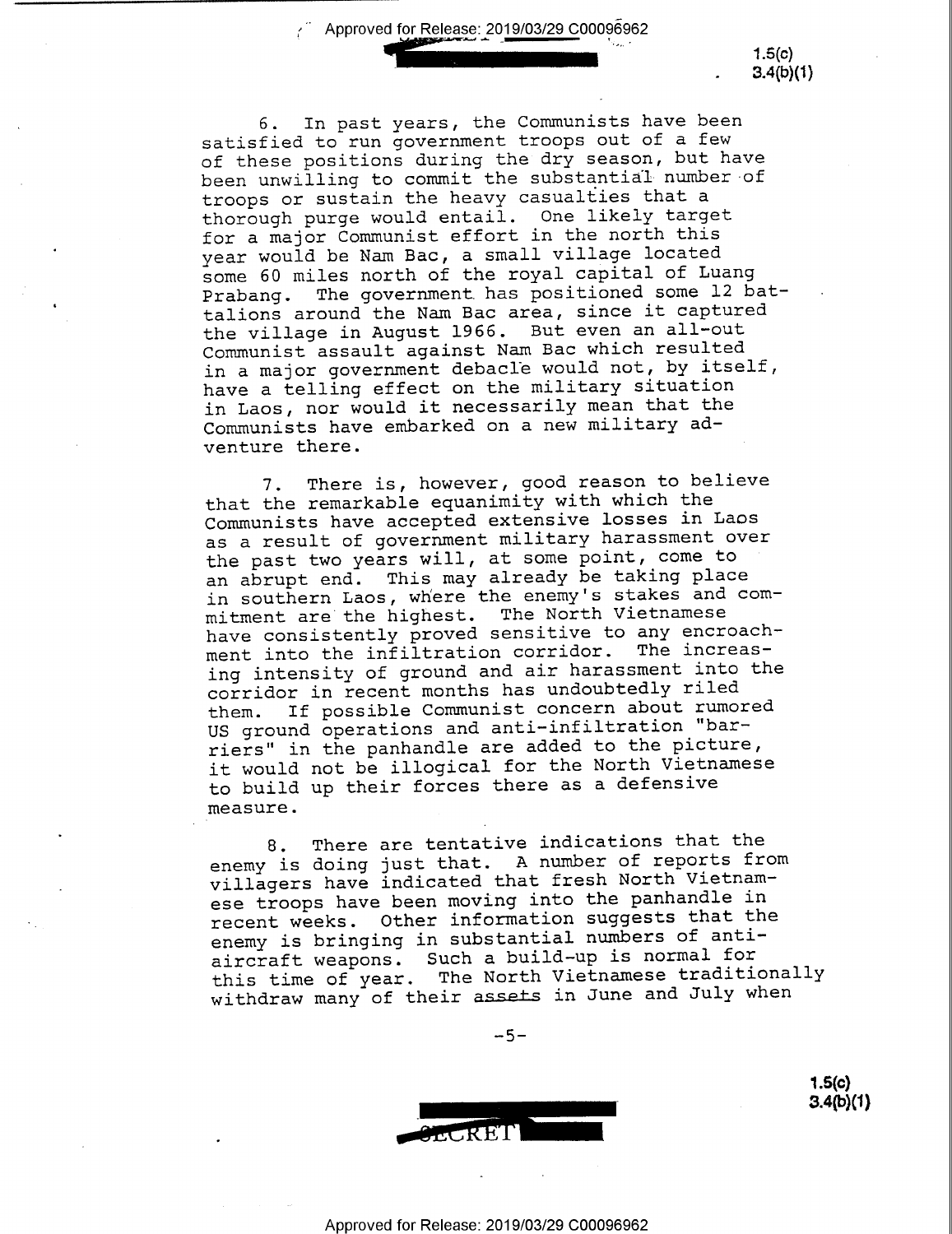## Approved for Release: 2019/03/29 C00096962

.

 $1.5(c)$  $3.4(b)(1)$ 

the rainy season begins, only to reintroduce them in the fall and winter when the rains stop. the North Vietnamese have 'introduced into the eastern panhandle at least four or five new regiments subordinate to the North Vietnamese Army's 304th and 320th divisions.

9. These new regiments are located in an area between Tchepone and Khe Sanh——a well—used infiltration route. There is no firm evidence that elements of these units participated in the recent attacks in southern Laos, or that they are moving west to threaten government positions on the fringe of the infiltration corridor. It appears more likely, at this juncture, that these regiments are either in the process of infiltrating into South Vietnam or that they will be held in the western DMZ area to threaten Khe Sanh and to help thwart stepped-up allied interdiction efforts in the area.

l0. Even without these new regiments, the Communists probably have enough resources in the southern panhandle to drive Lao government troops to the Mekong, if they chose to do so. So far there is no indication that they have this in mind, or that they calculate that it would be in their interest to step up the war in Laos at the risk of inviting greater US participation. It seems more likely that the enemy will take only those measures, which might include increased attacks against US-supported guerrilla bases, airstrips and technical facilities in South Laos, that are necessary to keep the infiltration routes open.



 $-6-$ 

 $1.5(c)$ 3-4(b)(1)